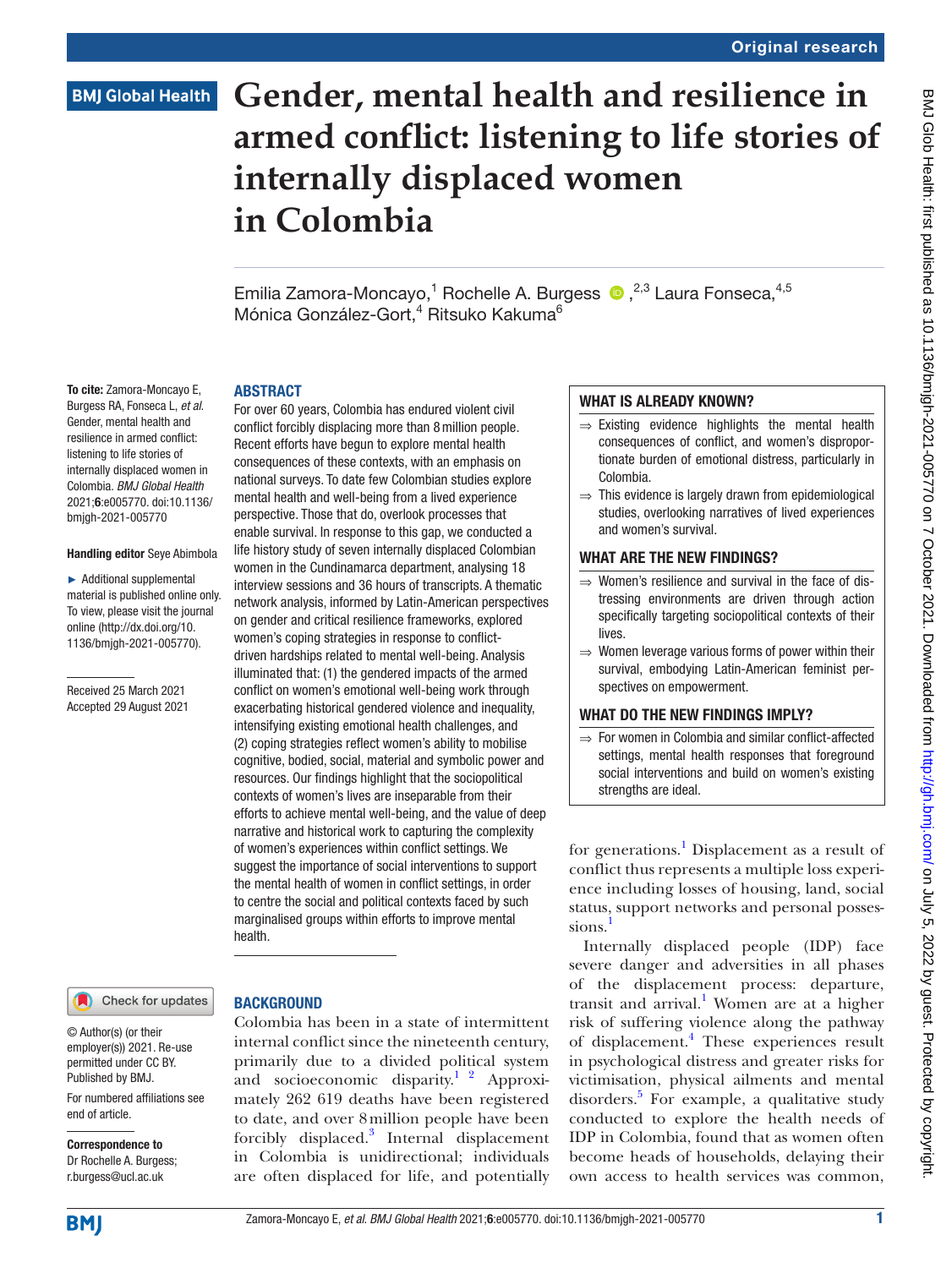as they prioritised their role as caregivers and financial providers over their health, increasing rates of miscar-riages and maternal and infant mortality.<sup>[6](#page-11-4)</sup>

Mogollón-Pérez and colleagues<sup>[7 8](#page-11-5)</sup> also found that mental health and psychosocial impairments were the most common challenges reported by women who were internally displaced in Colombia, across a range of studies. Furthermore, a meta-analysis exploring the burden of common mental disorders (anxiety and depression) and Post-traumatic Stress Disorder (PTSD) among victims of the armed conflict, showed a high prevalence of symptoms, possible cases and confirmed cases of mental health conditions among the IDP. $9^{10}$  These results are consistent with findings from the recent national mental health survey which reported that 1 in 10 adults in Colombia meet the criteria for a mental disorder. $^{11}$  Findings also confirmed that the presence of mental health impairment is higher in conflict-affected zones and, among women.<sup>[11](#page-11-7)</sup>

Gender-based violence is one of the clearest markers of pre-existing gender inequality and discrimination, and is exacerbated during periods of conflict.<sup>1213</sup> In non-conflict scenarios, women already face high risks of sexual abuse and various forms of intimate partner violence (IPV) during their lifetime, with 35% of women experiencing physical and/or sexual violence by an intimate partner or non-partner sexual violence.<sup>[14 15](#page-11-9)</sup> Evidence shows that in conflict-affected settings this violence escalates significantly leading to serious psychosocial impairments.<sup>16</sup><sup>17</sup>

The complexity of the contexts shaping violence and related mental health outcomes have led many scholars to argue for interventions that centre social challenges. In Colombia, researchers have emphasised the importance of centring individual, family and community needs when planning care and reparation.<sup>[18](#page-11-11)</sup> Moreover, calls for identification of social and political challenges as the starting point for intervention development is widespread.<sup>[19](#page-11-12)</sup> Scholars from the global south also suggest the importance of exploring psychological resources; mechanisms or protective factors available to people affected by conflict operate when faced with sociocultural adversity.[18–20](#page-11-11)

However, it has been recognised that many victims of conflict-driven forced migration do not develop mental disorders despite being at risk. $^{21}$  Resilience is a concept that has been investigated extensively in recent decades to explore the underlying mechanisms that enable individuals to cope with and overcome adversities. $2^2$  Resilience frameworks allow us to approach women's experiences of conflict from a lens that extends beyond victimhood and towards coping strategies. However, existing literature in the Colombian context does not explore resilience and coping among women who were internally displaced. Our work contributes to this gap by addressing the following research question: *how do women's experiences during conflict illuminate struggle and survival at work in their lives? How does this relate to experiences of distress and opportunities for good mental health and well-being?*

### **METHODOLOGY**

This study was embedded in a larger study exploring the adaptation processes of IDP in Colombia, with the aim to support communities in developing mental health enabling environments, $^{23}$  and was a partnership between Universidad de La Sabana, The Centro Nacional de Memoria Histórica, and the second author (RB). The wider project was a participatory action research (PAR) project, informed by a conceptual framework centring action and engagement to support the study community in projects of change. According to Burgess and colleauges, mental health enabling environments are spaces where the achievement of good mental health is promoted through creating opportunities for communities to reflect on meanings, hopes and desires; and supported action to tackle social issues of importance to their mental health.<sup>24</sup> Both approaches are anchored within a transformative paradigm, $^{25}$  which views research and evaluation as a route to challenging the status quo, acknowledge limitations within deficit-based paradigms<sup>[25](#page-11-17)</sup> and seeks study outcomes that change participant lives. We deployed five stages of thinking and acting with communities within the PAR method: *systematising experience*, *collectively analysing and problematising*, *reflecting on and choosing action*, *taking and evaluating action and systematising learning*. [26](#page-11-18) In this paper, we report on data collected as part of the *systematising experience stage*; a substudy focused specifically on life histories of conflict and coping strategies used by women across their journeys of displacement, and its links to emotional distress and well-being.

#### Patient and public involvement

The PAR study operated at the level of communities of place, to understand the experiences of *potential* service users in an area, in hopes of improving future service acceptability. Accounts at the heart of this manuscript are owned by women who are potential users of mental health services. Beyond this, PAR principles guiding our work $^{26}$ meant that participants were in the driving seat for much of the research process. Though researchers conceived of the broader research question, methodological choices ensured that study participants had ownership of data produced, through use of open participatory and visual methods, participating in analysis (via member checking activities), and leading data collection within evaluation stages of the research, using photovoice methods (see Burgess and Fonseca<sup>[10](#page-11-19)</sup> for full details).

#### Method: life history

Better understandings of everyday meanings and the complexity of managing distress under adversity enable the design of meaningful policy and interventions.<sup>24</sup> This is particularly important for the mental health field, as it faces calls to overcome longstanding erasure of lived experiences in favour of the pragmatics of care. $27-30$ 

To combat this silencing, we used life history (LH) interviews to engage with the intersecting factors that shape experiences of and responses to distress for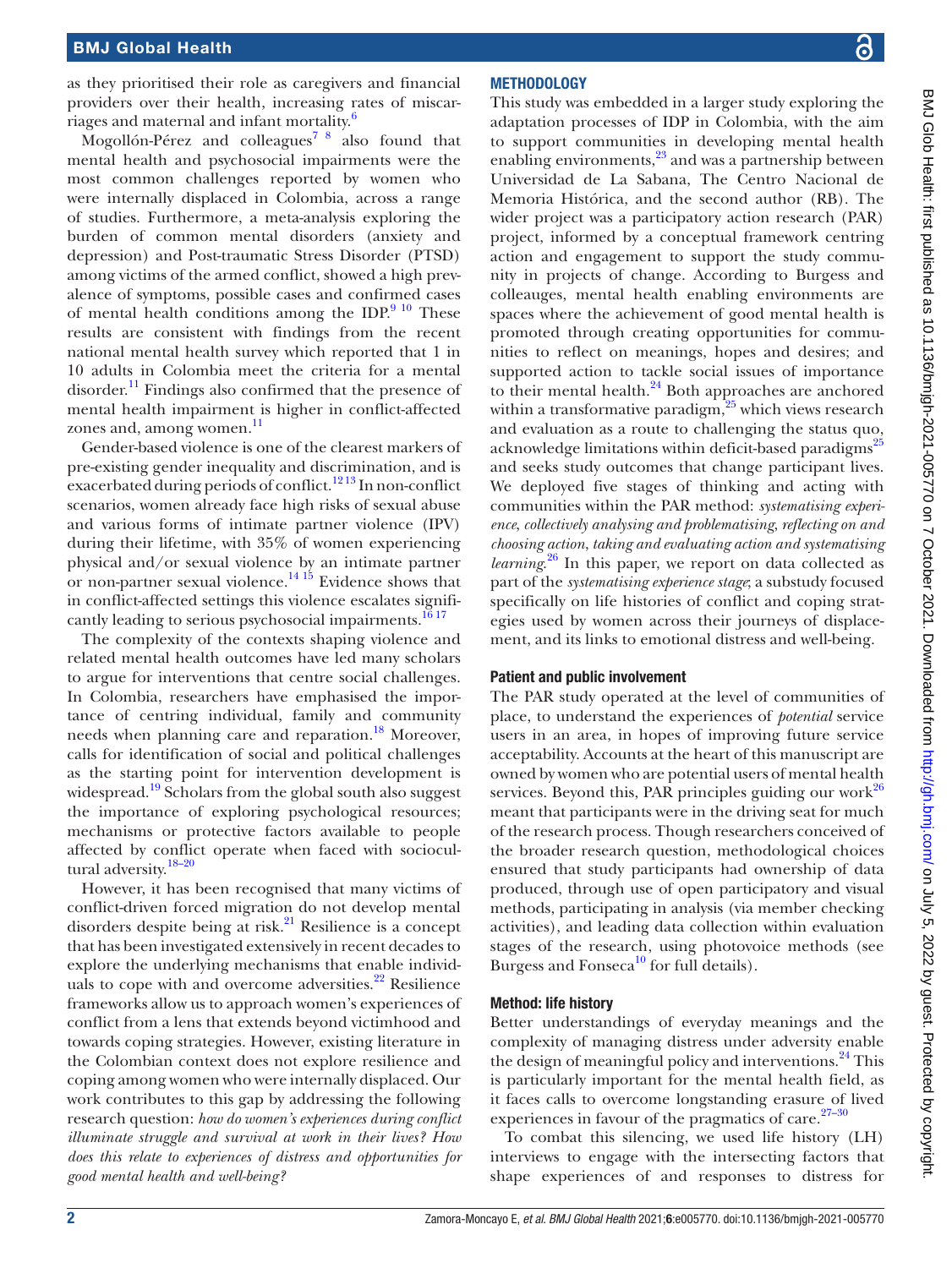internally displaced women. LH interviews use questioning to prompt narratives that elaborate on a person's life experiences in their own words and across their own timelines. $3132$  Often conducted over multiple sessions with continuous reference to instances of change, LH interviews can explore temporality, $33$  helping to understand how, why and when people move through periods of vulnerability and resilience. This method has been applied in related contexts, including studies of family trajectories through poverty,  $33-35$  analysing the impacts of policy on people's livelihoods $36$  and subjective perspectives and meanings that people ascribe to community experiences.<sup>[33](#page-11-22)</sup> Furthermore, the LH is a narrative method that has been described as a potential site of transformation for participants, as they come view themselves in new ways that centre their strength and survival in their own stories, and their own words.<sup>37</sup>

#### Study site

This study was conducted with women who resettled in a municipality of Colombia located in the Department of Cundinamarca, Sabana Centro Province. This site (Name withheld to ensure participant anonymity.) has experienced large economic growth in the past 10 years, supported primarily by the floriculturist and construction sectors. This site leads the department in Gross Domestic Product (GDP) participation with 6.06% and is the second with the highest degree of municipal economic importance. Recent studies cite this as the primary draw to this area<sup>10</sup> and approximately  $32\%$  of the IDP who arrive in the province, settle near there.<sup>38 39</sup>

#### Sample and recruitment

Participants in the wider study were randomly selected from the municipality's official register of displaced victims from different conflict-affected zones in Colombia. Sevenwomen agreed to participate in the LH substudy. At the time of the interviews, participants had been living at the study site between 3 and 10 years. Concerns over sample size were alleviated through the repeated measures approach of LHs, and the depth and quality of the dialogue in interviews, $40$  which helped saturate the themes and concepts relevant to the larger study. [Online supplemental table 1](https://dx.doi.org/10.1136/bmjgh-2021-005770) provides additional participant information.

#### Data collection

The interview guide was informed by preliminary findings from the wider study,  $\frac{10}{10}$  developed by RB, and structured around history (including childhood), adulthood (with an emphasis on birth of their own children) and life in their new home (see section 1 of [online supple](https://dx.doi.org/10.1136/bmjgh-2021-005770)[mental data\)](https://dx.doi.org/10.1136/bmjgh-2021-005770). Interviews were completed by MG-G and another MSc student, and supervised by LF and RB between August and October 2017. Participants were contacted via telephone to schedule three different interview sessions.[41](#page-11-27) Interviews lasted between 1 and 3hours. Eighteen interview sessions were completed and a total

of 36 hours of conversation transcribed verbatim by the study team.

#### Conceptual framework

Following initial readings and preliminary coding of transcripts, a discussion between the analysis team was completed. We identified two broad directions of the data; descriptions of factors driving distress, and survival strategies. We opted to maintain an analytical focus on drivers of distress, AND coping strategies for two reasons. First, LH and narrative theory argue for the preservation of contexts in making sense of people's experiences and practices. $42$  To separate these aspects into multiple papers or analyses would be to sever the narrative coherence of women's stories. Furthermore, as we view drivers of distress to be in a natural dialogue with coping strategies in real-world settings, this would emerge as what Tsoukas<sup>43</sup> defines as a false separation of context from action for the purpose of simplifying analytical processes. Second, maintaining both dimensions in our analysis also responds to calls to embrace complexity in health service research, which requires theorising that generates rich pictures of complex phenomena, values descriptive detail, narrative coherence and focus on real-world action, to better understand macro social factors and their local manifestations in people's lives.<sup>[44](#page-11-30)</sup>

Our analysis of drivers of women's distress was fully data driven. Our analysis of coping was guided by two conceptual frameworks. Despite recognition of women's struggles in conflict, very little literature explores women's own narratives of their distress, or their survival and agency in the context of conflict. As such, we applied a Latin-American feminist perspective to frame our understandings of women's accounts of coping and survival. Communitarian feminism originates in indigenous women's efforts to decolonise views of feminists as a 'white, middle-class heterosexual women'.<sup>4546</sup> According to the framework, Latin-American women's struggles cannot be understood from the individualistic positions that dominate western feminism, as it separates women from the community and territory. $45$  Communitarian feminists argue that non-hegemonic knowledge present within social practices underpinning communal organisation are critical to recognising the empowerment and agency within women's stories, even within ongoing contexts of oppression.<sup>[46](#page-11-32)</sup> This decision also aligned with the conceptual framework of the wider PAR study.

Our second analytical framework was informed by the wider study's interest in elevating narratives of everyday survival within conflict and reconstruction settings, to counter western hegemonic ideas of individual resilience which lead to victim blame $47$  or obscure political and social dynamics of life. $48$  For women this is particularly important, given that prolonged displacement and continued adversity have been shown to negatively impact on survival. $49$  Other critical scholars argue that the dominance of resilience research in populations from the Global North do not appropriately account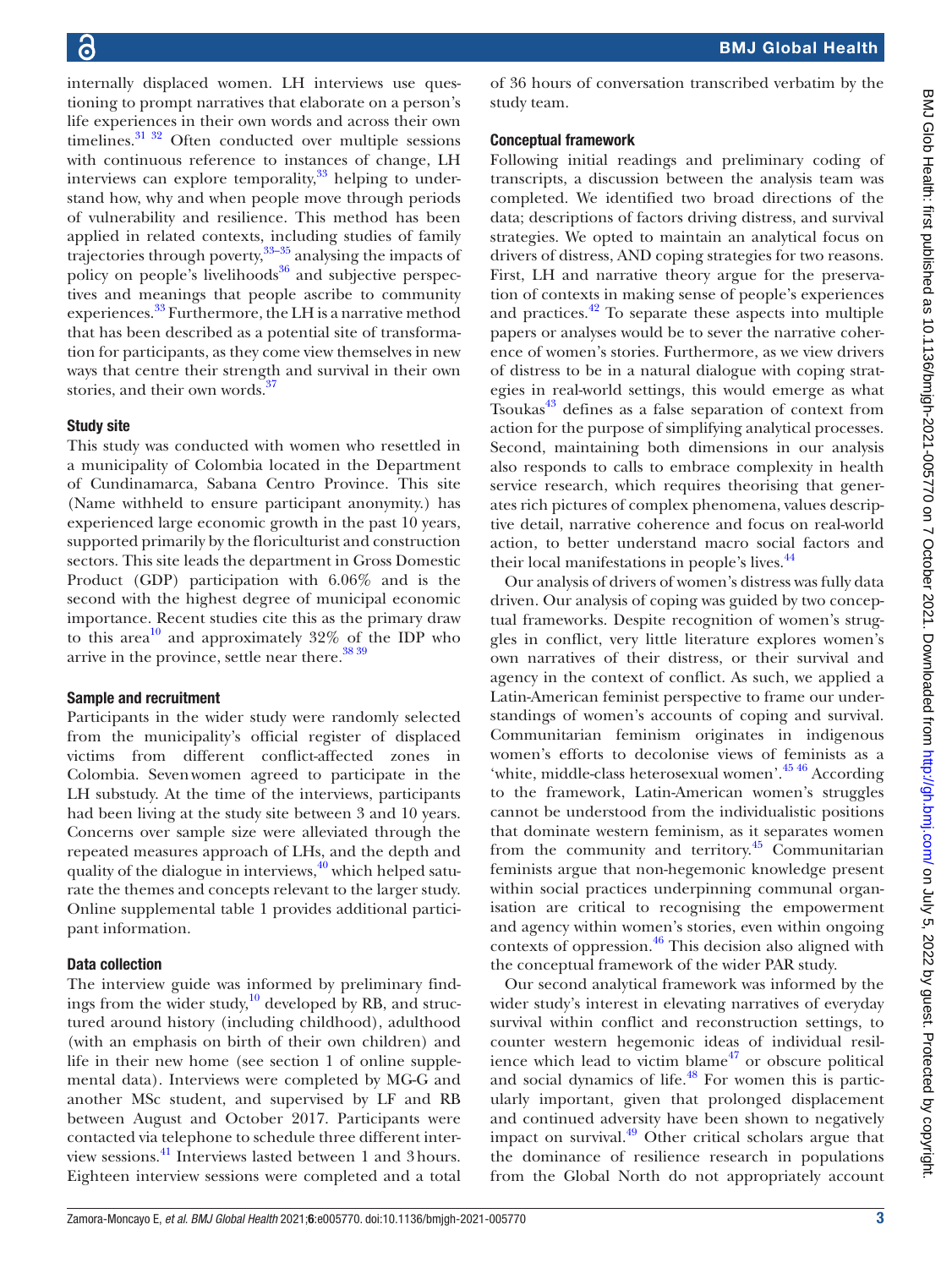for cultural specificities of the Global South that frame capacities for resilience. $50-52$  As such, we applied Skovdal and Daniel's<sup>[50](#page-11-36)</sup> resilience framework that views capacities for resilience as embedded to political economy, community-based networks and the households where everyday coping strategies create pathways to resilience.<sup>[50](#page-11-36)</sup> Analysing women's stories through these lenses allowed us to disrupt the dominant paradigm of mental health sciences that has been charged with erasure and simplifi-cation of women's lived experiences.<sup>[29](#page-11-37)</sup>

#### Data analysis

Interviews were analysed in their original language. Extracts for team analysis and content selected for inclusion in the report was translated to English. In addition, specific quotes were discussed with three independent native Spanish-speaking researchers to verify the accuracy of the interpretation. $53$  Analysis applied thematic network analysis, involving an iterative process with multiple readings of the data and refining of themes and networks. $54$  NVivo V.12 software was used to help organise data. After the first reading of half the transcripts, an initial coding framework parsed the data into two broad categories: experiences of distress and survival strategies. The initial framework that included broad thematic categories linked to drivers and coping (ie, violence, pregnancy, survival) was devised by EZ-M and discussed with RB and RK.

The full sample was then revisited using the coding framework to develop more detailed basic and organ-ising themes in line with Attride-Stirling's process.<sup>[54](#page-11-39)</sup> Saturation was determined when identification of new themes ended. Basic themes were then grouped

into seven organising themes. Organising themes were reviewed, paying close attention to context, and structured into two global themes. Global themes are depicted as web-like nets to remove any notion of hierarchy and emphasising the interconnectivity of themes.<sup>[54](#page-11-39)</sup> See [figures](#page-3-0) 1 and 2, along with a full coding framework (see [online supplemental data](https://dx.doi.org/10.1136/bmjgh-2021-005770)) for full details of the analysis.

#### FINDINGS

Our global themes describe women's realities, the conflict's relationship to mental health and wellbeing and survival. Pseudonyms are used throughout and some details have been changed in quotes where required to ensure anonymity.

#### Global theme 1: armed conflict and its gendered consequences on women's emotional well-being

This thematic network explores how women's life stories were shaped by the gendered nature of armed conflict. Four organising themes illuminate experiences which were identified as leading to the deterioration of women's mental health and emotional wellbeing: (1) adverse childhood experiences shaped by conflict and gender; (2) multicausal and continuous pathways of displacement and (3) challenging experiences during motherhood created by the conflict.

#### Adverse childhood experiences shaped by armed conflict and gender

Women's childhood stories reflected adverse experiences driven by the armed conflict, socioeconomic status and gender starting early in life. For instance,



<span id="page-3-0"></span>Figure 1 Global theme 1: armed conflict and its gendered consequences on women's emotional Well-being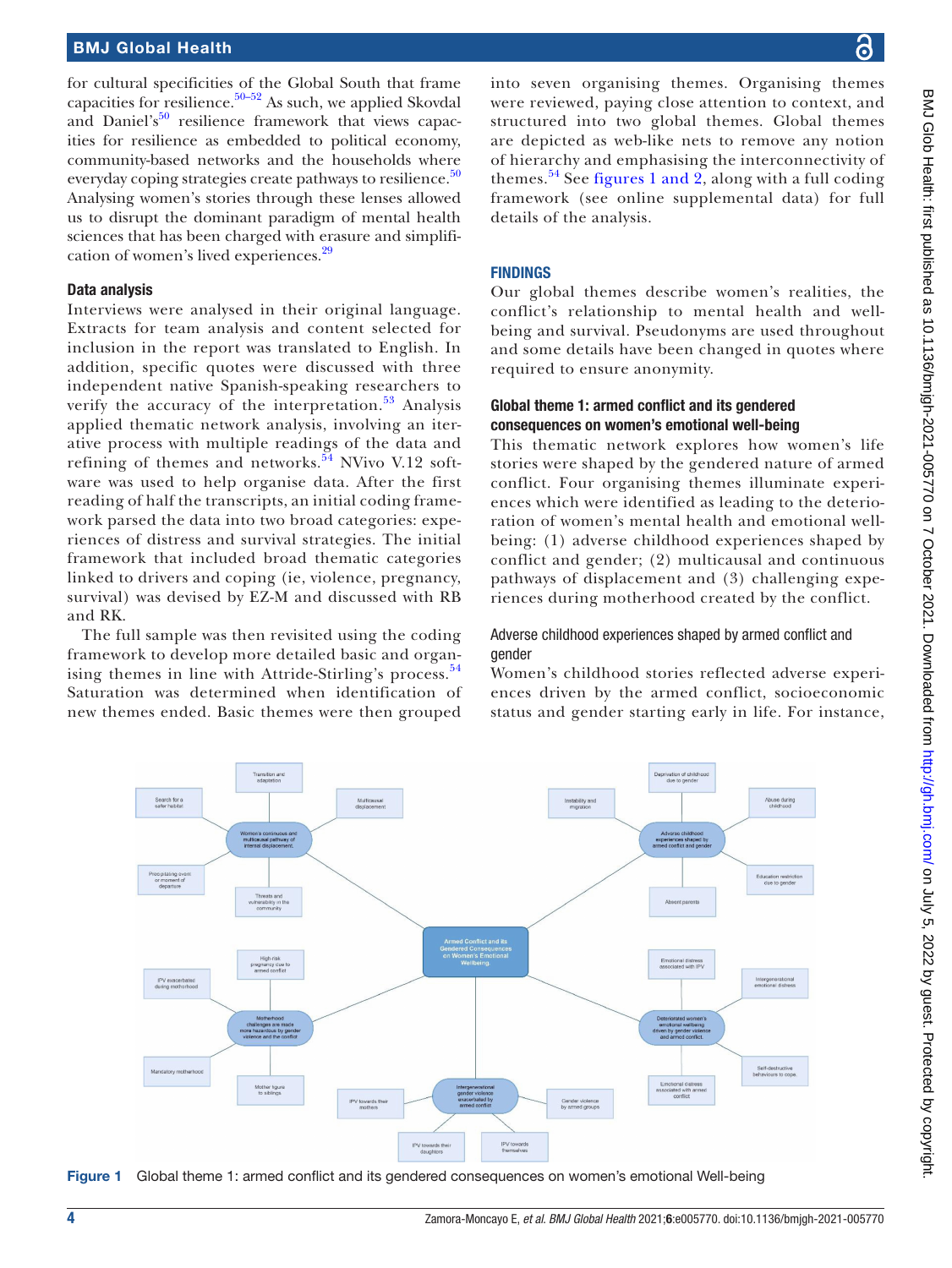

Figure 2 Coping strategies co-occur with female empowerment.

a father's absence or abandonment due to conflictrelated violence was common in nearly every woman's life story. This was directly linked to experiences of distress by their mothers, who had assumed sole responsibility of raising the children and financially supporting the household:

Well, my mom had eight children and sadly I was the 5th, and I didn't have my father's support. [….] My mother practically raised us all by herself. She suffered a lot, poor her. (María)

My mom had it really hard. Imagine, with the minimum wage having to pay rent, do grocery shopping, school, uniforms, school supplies, everything. […] I don't know how my mom managed to make ends meet. (Dora)

Other adverse experiences such as physical and psychological abuse perpetrated by their mothers as forms of discipline were described as a common practice. When asked about the disciplinary practices used by their mothers, Maria suggested a relationship between the mother–daughter bond and the severity of the physical abuse:

Sometimes she was very rough, sometimes we would cross the line […] and she hit us [hard], she was very rough, mostly with me and the third [referring to the third sibling]. […] She would hit harder the ones who had more of a bond with her. (María)

Adverse experiences during childhood and adolescence were also shaped by an oppressive and exploitative patriarchy. The conflict necessitated that as older women took over men's roles in managing the house, younger women stepped in to fill in their mothers absence. A recurring theme throughout the interviews was the interruption of studies to do housework and care for siblings. This emerged at very early ages and it was recognised by some women as a distressing experience that deprived them of their childhood:

Many times, I couldn't go school because there was no one to look after my siblings […] it was hard […] I had to take the responsibility of taking care of my brother, and that made me a bit angry, because a [12-year old] child doesn't understand […] She [her mother] says that she is sorry because I had to lose my childhood to commit to my siblings, to take care of them, to do things that she would do. (Dora)

Many participantslived through displacement by the conflict since early on in their lives. For these participants, it was clear how conflict disrupted typical developmental milestones and experiences. *Rigoberta* was 7 years old when her family was forcibly displaced, and the resulting interruption to education was a difficult experience shaping her childhood:

I was very young, I barely understood things […] I saw they would run from one place to another[…], yes, it was hard […] I had to switch schools and I was very behind […]. There were many times where they took me out of school because of that [the armed conflict] so I had to retake the same school year again and again. (Rigoberta)

Participants also reported experiencing abuse from members of armed groups including objectification and sexualisation of women's bodies, even during childhood. Their sharing of these experiences revealed long histories of emotional distress:

One time a group of men came at like 9.30pm […] they told my aunt: 'could we borrow the girls, we are having a party', and we were already sleeping but my aunt said: 'go, go, what if they shoot the house down'. At that time everyone had one or two guns. […] When we arrived, we were seven women dancing with so many men. [...] I was getting increasingly nervous [...] I looked at one of the corners of the place and there was an [big] armament. I started to cry, asking if we could leave […] we left, but that was so scary, what fear, what a terror I felt. (María)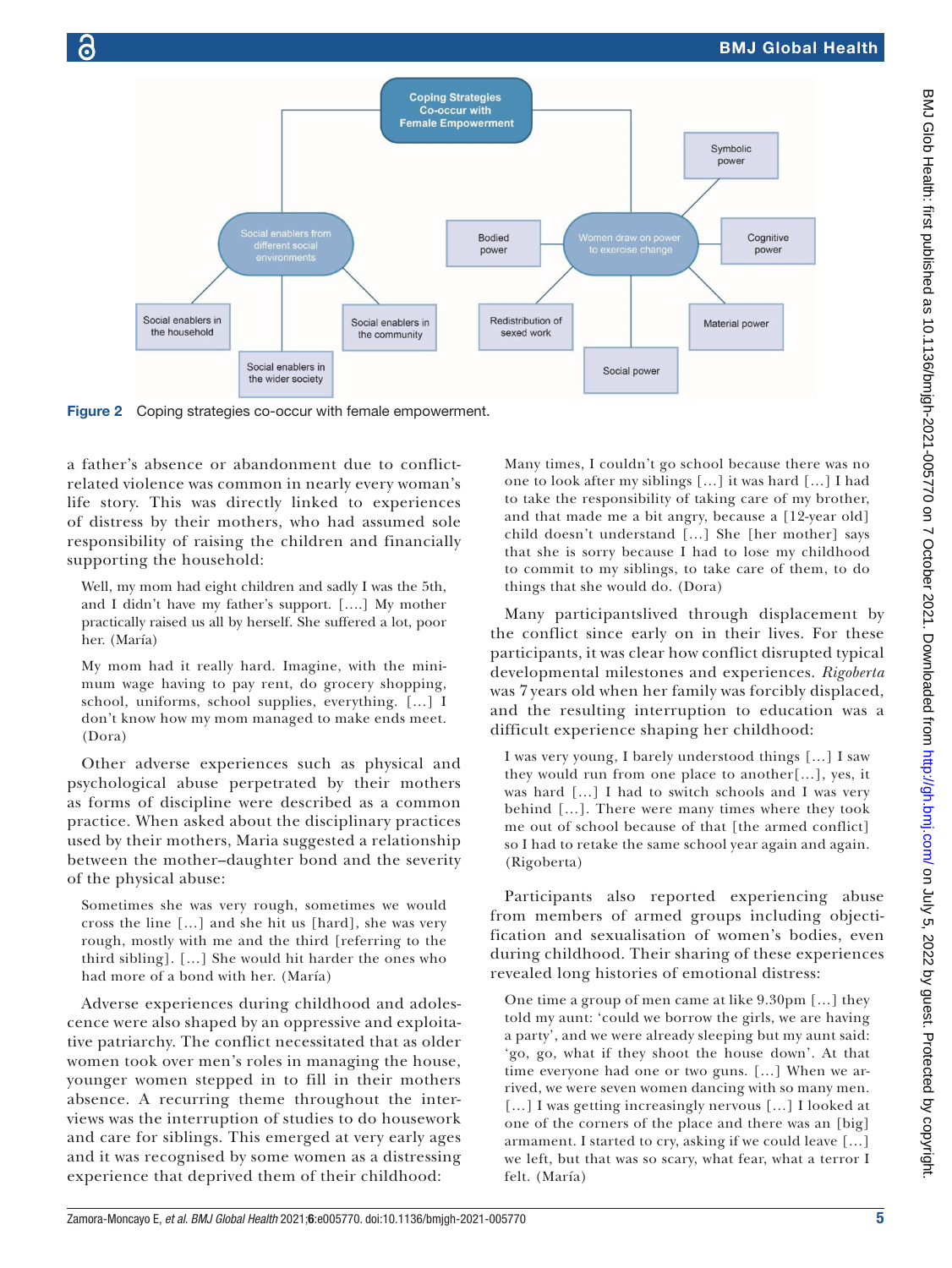### Women's internal displacement pathway is continuous and multicausal

Women's narratives of internal displacement revealed multicausal and continuous pathways without a culmination point. Participants described multiple causes for displacement associated to conflict, at different times in their lives:

Because of the conflict we had to flee Valledupar, then we left Barranquilla, then la Guajira, later Zipaquirá, and now I came by myself here [site's name]. (Sara)

We grew up in San Jacinto, we were displaced by the armed conflict, my childhood has hard, my mom felt obligated to sell the house for very little, we went to my grandparents' house. (Lucía)

To fully appreciate the complexity of displacement, we explore Maria's narrative in detail, who serves as an emblematic case that illuminates threads shared by all the women in our sample.

Maria's first displacement revolved involved fleeing her home in fear of being pulled into sex trafficking. Her experience highlights the shared theme of women's bodies as spaces where power relations characterised by objectification and repression were interwoven throughout the conflict experience.

… At that time there were these trucks that would pick up 5 or 10 men, and there they would make misdeeds [sexual activity], so they were looking for my sister and I […] We had to leave to another town. (María)

María's second forced displacement was also common within our sample, and one of the most reported causes of women's displacement in the country,[55 56](#page-11-40) namely her partner being threatened by the guerrillas. This narrative of displacement reflects the intersectional violences linked to the conflict, where social, financial and human capital losses compound and intersect.

They told him to leave because they [the guerrillas] were looking for all the workers […] to kill them, so he was practically threatened. It was horrible, you were walking, and you would have the feeling that someone was going to shoot you from behind […] We lost so much. (María)

Stories of displacement also intersected with familial issues that reflect other complex social problems. For instance, María described that her third displacement was to avoid family conflict related to drug selling. Drug cartels boomed during the most difficult years of the conflict, leading to many vulnerable groups becoming wrapped up in the production, sale and trafficking of drugs:

We left [town's name] again because [her husband's] older daughter married a shit man, and we had to leave, so technically we were displaced twice but not for the same reason, this time it was to avoid problems with my son in law[…] he was a drug dealer. (Maria)

Challenges with motherhood are made more hazardous by intersecting violence(s)

As noted by Dora earlier, most of the women in our sample linked their first motherhood experiences to taking on the caregiver role for siblings in the absence of parents during childhood. This requirement was part of a wider acknowledgement motherhood as an inescapable obligation, as further supported below:

If one is getting married at 30 years old, one has to have a child immediately. (María)

Well yes, it is a blessing [having children], because some of them would come to cheer up the home. It was hard for me [motherhood], *but I had to*. (Sara, emphasis added)

This 'mandatory motherhood' (maternidad obligatoria) is described by communitarian feminists, as the recognition that motherhood is inherent to women's nature, restricting their agency on their bodies. Women also described experiences of unwanted pregnancies as unpleasant, and consistently associated with the exacerbation of gender violence. Some women reported being abandoned by their partners, having to take all the responsibility of the childcare and the household:

I became pregnant, we took the decision of having the child, but let's say that he didn't care about that period (cries), […] he decided to do what many men do, don't care about anything. (Rigoberta)

The armed conflict had direct consequences on their experience of motherhood. In addition to the distress linked to forced migration with their children after the loss of their partners, women identified emotional distress linked to conflict and displacement affecting their pregnancies. Dora, who experienced five displacements notes:

[...] the stress and everything I lived [...] affects one's pregnancy a lot. I had contractions and I was all the time at the E.R. They put me on medication to keep [the baby] because I wanted him to be born. (Dora)

Or, María, who shared a story of a family member who lost a pregnancy because of exposure to violence:

Horrible! [referring to the pregnancy] I almost lost the pregnancy when I was threemonths pregnant. […] My sister did lose her child […] she saw that they killed a man in front of her house, and she filled with nerves.

Armed conflict was only one form of violence linked to deterioration of emotional well-being. Structural violence (economic insecurity), IPV and family drug abuse were identified as causes of their distress. For example, participants highlighted that emotional distress experienced by women in their families impacted on their well-being, as noted by Josefina, who experienced IPV linked to the conflict, and drug use, during different stages of her life:

The father of my child called me, he told me that he accepted me with the child, and that he was going to change, and I, as a fool, went back to him […] he almost killed me from a beating. I didn't report him because I was so afraid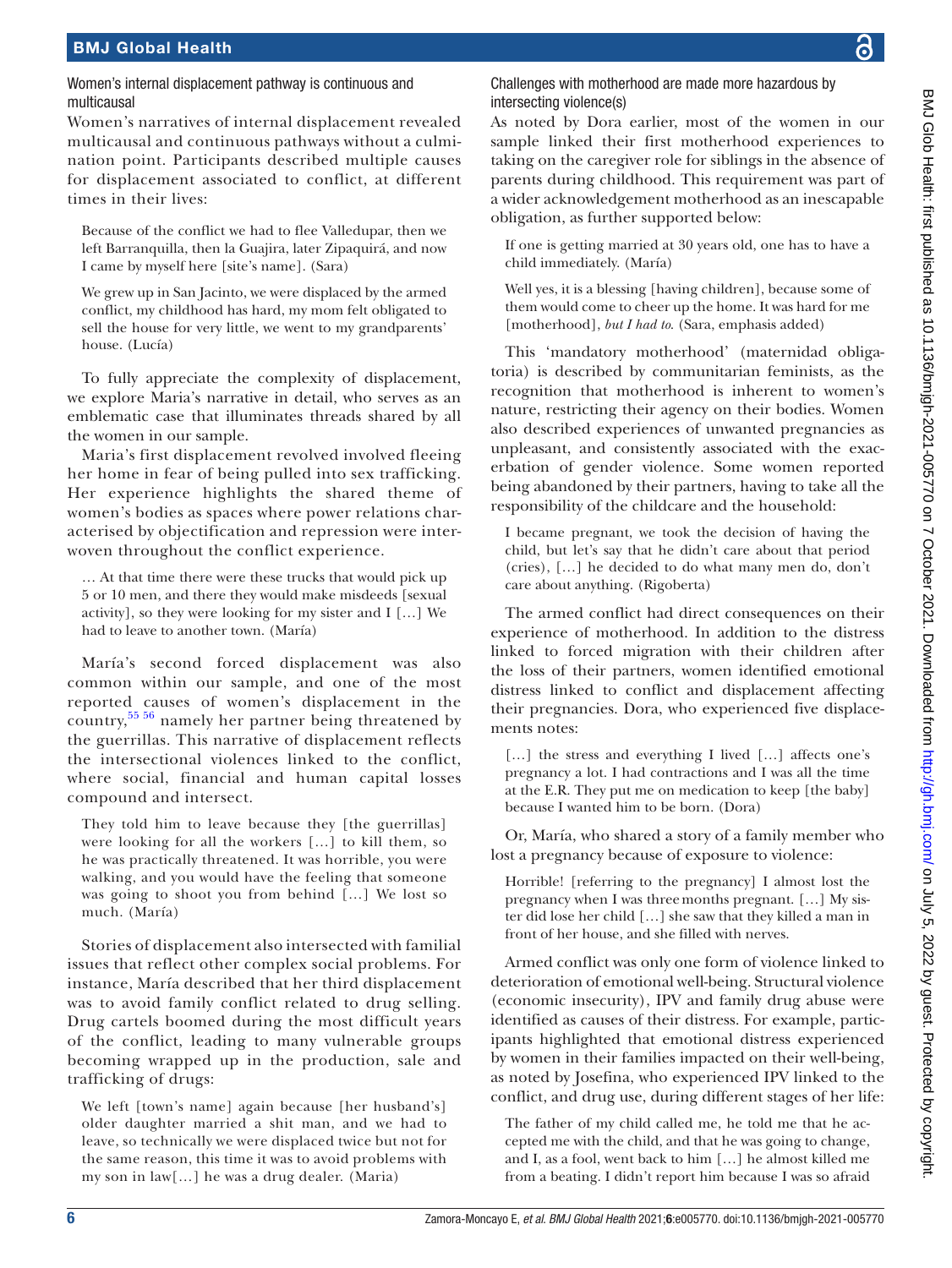of him, I spent 3 days hospitalized […] I remember telling him that I had my parent's support and that I could leave anytime and that's when the problems started.

With all the problems that I had, I distract[ed] myself. [...] Sometimes I solved the problems by drinking. I didn't like arriving home, One time because I was so tired, I took like 30 pills. It was hard, and the worst part was that my two brothers [consumed drugs] too, because my mom was never able to stop doing drugs, for her it was very hard to quit. That is why she took her life away. (Josefina)

#### Global theme 2: responding to the emotional consequences of violence—coping strategies and female empowerment

Our second network explores women's coping strategies that respond to the challenges described in the previous section. Two broad survival processes were drawn out from women's stories (1) efforts to draw on social enablers in wider environments and (2) drawing on forms of power to mobilise for change.

#### Social enablers from different social environments

Our analysis suggests that women's social enablement drew on social and emotional resources provided at one of the following levels: (1) the household, which involved drawing on family members emotional support and physical assets and resources; (2) the community, which refers to transformative social spaces and relationships outside the family and (3) 'wider society', which refers to the opportunities that government provision of health and welfare services offer people to cope with hardship, or political economy.<sup>[50](#page-11-36)</sup>

For example, women described the importance of accessing material and relational resources within their household. Family support, especially from female members, during pregnancies, early motherhood and when experiencing IPV was considered a key resource to enable survival:

He told me to get an abortion, I had already 2 months of pregnancy, and he told me to get an abortion……I was so afraid of him so I told him that I was going to do it […] but my parents told me that I was not the first woman to be by herself with her child, and they told me they were going to support me…. So, I felt a support, I didn't feel alone (Josefina)

Participants explicitly described the importance of these material resources as part of the settlement process following displacement. This included housing, or income:

[...] I first arrived to my sister's house, to lean on her [...] We [her daughter and herself] lived there for about 6 months. (Rigoberta)

Women referred to the fracturing of families due to displacement as a difficult experience, noting the value that family connection and support has in their lives and the role this played in resilience.

[…]It could have been different, one living there, we would be close to our family, they would be so helpful, his family

and mine, like everything would be different, it's hard, this is also hard, very hard. (Miriam)

Relationships with neighbours or other members in their communities of place were identified as important sources of social support and solidarity, providing specific forms of social enablement. For example, women described how access to relational and material resources helped them to cope with adversity by providing connections to basic amenities such as electricity, or employment opportunities. The below quotes exemplify the positive potential of these community relationships:

The house didn't have electricity anymore, so the mam [neighbour] gave us electricity through a cable, and [we] put the light bulb inside the little room where we used to sleep […] They are good neighbours […] they are there for anything […] I would run into them at the park or anywhere, […] and when I saw them […] my heart would fill with joy. (Sara)

She [her neighbour and friend] told me: 'Let's go to [site's name], my brother needs someone to work at the farm', I told her I didn't have the money, she told me 'don't be silly, I'll lend you the money, but let's go'. (Rigoberta)

Women also highlighted several forms of government aid that enabled their management of hardship. The IDP status was identified as an enabler, allowing them to access resources. This governmental recognition is part of measures taken by the Colombian state to compensate the victims for the losses and consequences of the armed conflict[.55](#page-11-40) Women also identified economic aid, maternity programmes, housing restitution, and preferential access to training and technical education as some of the opportunities that enabled coping:

Well my mom received the 'family-nation' subsidy, and with that she provided for my brothers […] The family-nation is a help that one receives every twomonths, for studies, growth and development […] I've been receiving it for twoyears. (Josefina)

So, after I finished [to validate] my high school diploma, I started to study the technical training on children's education and psychology, that is why I work now. (Rigoberta)

We go a lot to the park or to the library […] she [her daughter] loves to read, and they have a lot of didactic games. […] we didn't have parks for children and all those things […] That joy, for example, of taking the children to the library, or that she can go to school in peace, they don't have to live all those things that we had to. (Lucía)

However, implementation of these polices was labelled as slow and incomplete. As Sara notes

We receive very little help, the economic reparation hasn't arrived […] it has been 17 years, we'll have to wait and see.

#### Drawing on power to exercise change

Our positionalities as feminist and critical scholars, with an interest in illuminating the agency of oppressed persons, drove a desire to explicitly explore how power was at work within women's coping strategies. Some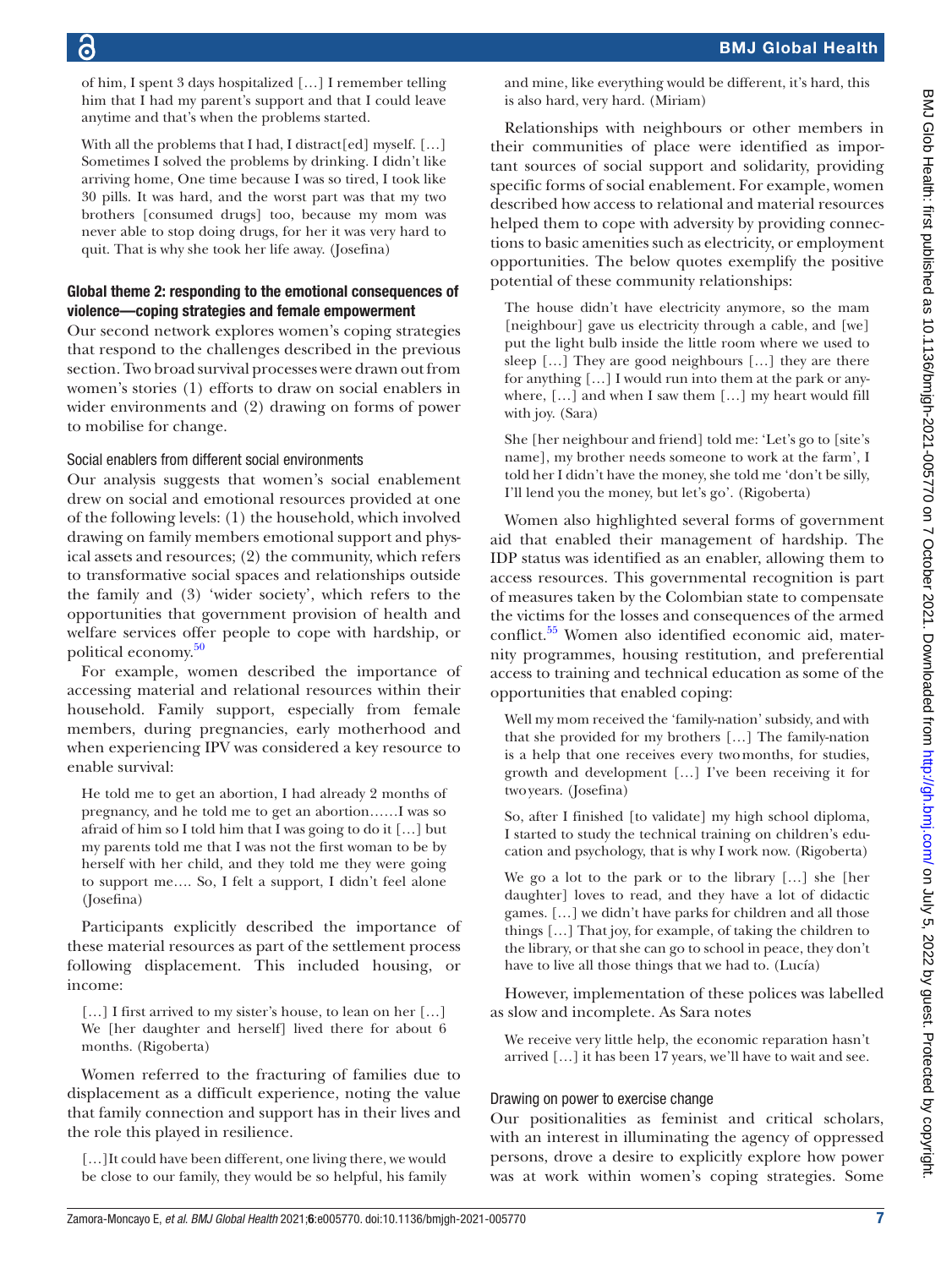women spoke of doing things independently or 'solita', however, they did not explicitly identify or label themselves, or their individual and collective acts of perseverance as a form of power. Critical scholars such as Paulo Freire<sup>55</sup> and Frantz Fanon<sup>57</sup> have noted this as reflecting processes of internalised oppression, where marginalised actors internalise negative self-scripts, or overlook the strengths embodied in their everyday acts of survival. The Latin-American feminist framework described previously enabled a reflection on collective modalities of power, which further embeds our discussions of coping within a more indigenous system of knowledge and praxis. Coping strategies reflected five forms of power discussed in the work of Latin-American feminists<sup>58–60</sup>: *cognitive power*, *bodied power*, *social power*, *material power and symbolic power*. We also noted a redistribution of gendered work, linked to Rubio's analysis of female empowerment in Latin America.<sup>[46](#page-11-32)</sup>

Cognitive power consists of the acquisition of knowledge and wisdom that contributes to a process of liberation from structures that limit women's social, intellectual and political participation. $46$  Women in our study specifically referred to education as an opportunity to improve their sense of self-worth and participate in the economic market. Training courses were also described as enjoyable experiences.

I would like to do something productive, that makes me feel like I am doing something with my life [….] I would like [to study] teaching or children education, and recently I've been wanting to start to study English, I am now looking to get a scholarship to go to study far abroad. (Lucía)

We are currently taking two courses, gastronomy and entrepreneurship. It is very cool. (María)

Bodied power includes decisions taken by women to boost their bodies' joy, pleasure and vitality,  $46$  and also involves rejection of oppression and violence towards females' bodies by others.<sup>46</sup> Women mentioned many circumstances in which they exercised bodied power to face the violence perpetrated by their intimate partners.

I arrived that evening and started packing. He asked me what has happened. I answered fiercely: 'Well I'm leaving, I'm leaving you here. I can leave whenever I want. Don't you see I already have my things packed'. I told him that. I bought the ticket at 8pm and left. (Rigoberta)

Social power is defined as the development and strengthening of friendships and social networks that bridge individual and community forms of empower-ment, with the potential to achieve wider social change.<sup>[46](#page-11-32)</sup> In our sample, the exertion of bodied power by women often overlapped with social power, as the family and the community held wider roles in supporting women's decisions to breaking cycles of IPV.

And my mother always supported me, she always loved my child. When I told her, I was going to split up [with my husband], she told me that it was fine, that I should do it, so I took the decision, and If I had to be alone, well I'd stay

with my child, but living a life like that [suffering physical IPV] No! So, I split up. (Josefina)

Women in our sample also supported other women facing abandonment or gender violence, highlighting the bidirectional and gendered nature of social power:

She is very nice [a friend], she watched over me when I was pregnant […] she was like: 'what are you doing there all alone and bored, come here so that we can chat' […] We would cook together, I taught her what I know […] and yes, she also teaches me to do things. (Dora)

That man [her brother in law] left to work in [site's name] and my sister was suffering a lot. He would come back and beat her up, and so I told her to come live with me […] She came, brought her children and she put them at school. (Sofia)

Access to and control of natural and economic resources reflects material power.<sup>[46](#page-11-32)</sup> Women's experiences of earning money varied. Some spoke about leaving formal work when they became pregnant, and some never returned after giving birth to their first child.

What I liked was to work and live well. But not in the kitchen. (Sara)

I stopped working when I became pregnant […] I couldn't do it with my belly, so I didn't work again. (Josefina)

Five of the seven women reported engaging in informal commercial activities throughout their lives, typically selling food or cosmetic products. This was particularly the case for women without partners:

My brother-in-law started to bring avocados […] so, I would take a little basket and sell the avocados. (Rigoberta)

However, women including Miriam, spoke about having to accept poor working conditions linked to precarious employment due to the lack of other opportunities and necessity for economic means:

Sometimes one gets sick. At least me, I got all these spots from working there, too many chemicals, sometimes I'm cutting and fumigating, and I can't even leave the block, I get allergies, but I have to do it, [….] there's nothing else to do. (Miriam)

Women disliked being economically dependent on their partners, and so a recurrent theme in the interviews was that work was a source of self-realisation—connecting cognitive power to the decision to seek economic independence.

I don't like doing nothing, I don't like him to support me financially. So, [when I was working] I felt like I was finally helping. (Dora)

Women referred to religion as a source of spirituality and support during the displacement process, as well as during motherhood, which has been argued as a source of cognitive and social power:

My beautiful God is the one who has helped my children, my family and me to move forward. (Sara)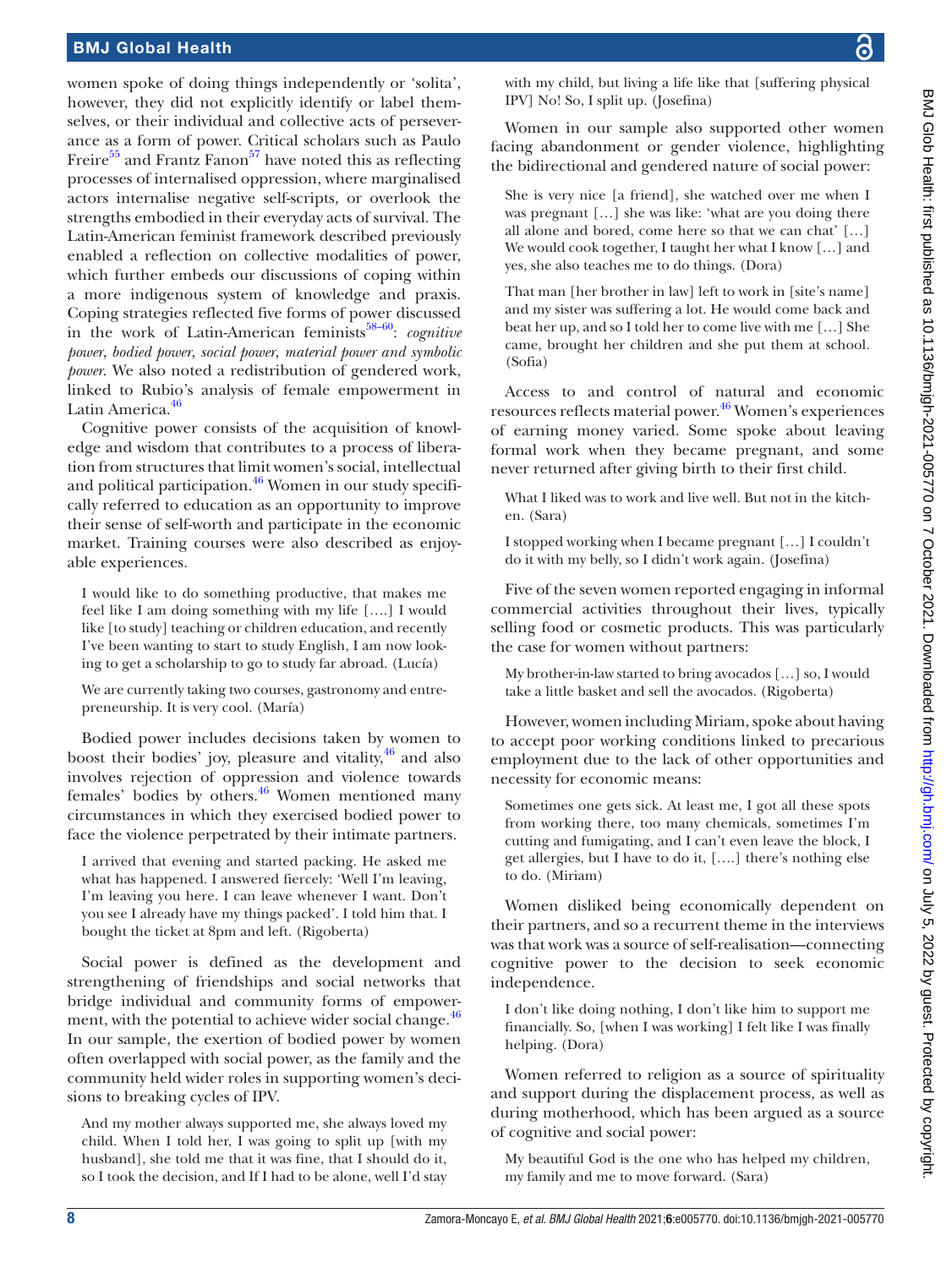However, complexity of drawing on this power source was identified, given that religion was referred to as also reinforcing women's oppression by promoting more traditional gender roles. As noted by Maria: '*The Bible gives way more emphasis and importance to the father…the father is the one that is supposed to guarantee and sustain the home*'*.*

#### Redistribution of gendered work

Redistribution of gendered work, or 'the care of life' (el cuidado de la vida) has been described as critical to female empowerment. $46$  We identified several instances in all women's stories where they challenged gender in order to overcome limiting social, economic contexts they faced.

I do nothing on Sundays, I don't cook, don't shower the kids, he has to do everything. (Lucía)

One has to teach them [men] [to do the house chores] since they are little kids […] Men have to help! But if one doesn't teach them, they get used to being macho, to not help. (Dora)

When asked about how their lives would have been without the conflict, one participant suggested a positive outcome of migration—it released them from their housework and childcare responsibilities, and gave them the chance o become the household providers, for emancipation in some regards:

Maybe if I stayed there, I would have been the typical 'I'm the one that does everything' wife, I'm the one that does the ironing, the washing. [instead] I go here and there. Yes, maybe it would have been a sedentary life. (Rigoberta)

#### **DISCUSSION**

Through an analysis of detailed LHs, this study highlighted the gendered and temporal dynamics of drivers of emotional distress faced by a group of women internally displaced by the armed conflict. However, in exploring women's non-hegemonic and embodied knowledge through regional feminist and critical resilience frameworks, the power mobilised within women's everyday strategies for survival were centred. In the face of complex forms of social oppression deepened by conflict-related factors, women offered clear resistance to their victimisation, which has meaningful lessons for how we work to promote their mental health and well-being.

Our findings align with others in the country which suggest the permanence of displacement.<sup>[1](#page-11-0)</sup> However, we also note that displacement is multicausal and continuous; women noted multiple migrations across their lifetimes. This often linked to specific gendered vulnerabilities; threats of violence to them, or male heads of households. This continual instability had impacts on their emotional well-being, deepening distress established by other structural contexts and challenges. To our knowledge, our study is the first to identify this take and suggests the need for further work in this area.

Themes identified as drivers of distress by women are also shared with other patriarchal societies that do not experience active conflict. $61$  However, the gendered physical, structural and intergenerational dynamics of their lives were exacerbated by the dynamics of conflict. Women's accounts of sexual harassment and abuse perpetrated by armed combatants resonate with literature documenting high rates of sexual violence in conflict-affected zones. $6263$  Many traditional responsibilities forced on women are compounded during conflict—an outcome reported by all our participants. For communitarian feminists, this implies exploitation of women's unpaid labour, that privileges men with more free time, greater income and opportunities for sociopolitical representation and power.<sup>[58](#page-12-0)</sup> In the Colombian context, it could be argued that enduring conflict is partially enabled by a culturally embedded knowledge and awareness that women will step in and fulfil the absence of men in the household.

The burdens of motherhood on mental health are well known. However, we highlighted the emotional distress connected to the burden of *mandatory motherhood*, that continues under the strain of conflict and displacement. Latin-American feminists argue that motherhood is not a choice for several reasons: (1)abortion in most Latin-American countries is penalised; (2) sex education programmes lack a comprehensive approach, contributing to unwanted and teenage pregnancies and (3) women's lives are validated only through motherhood roles,  $60\frac{64-66}{h}$  the latter particularly resonated with women in our sample.

Beyond the distress caused by conflict and structural violence, women also noted the impact that familial mental health challenges had on their own mental wellbeing. This suggests the importance of intergenerational dynamics to mental health in this context. This could be shaped by interlinking phenomena. First, that the entrenched conflict across generations, means that generations of families would experience similar challenges, with similar emotional consequences. The second, points to the intergenerational nature of trauma itself, which has been associated to mental health in families, particularly around how traumatic experiences of the mother influence the mental health of children later in life.<sup>67-69</sup> For example Giladi and Bell $^{67}$  $^{67}$  $^{67}$  argue that families affected by historical traumas can display residual effects of distress and emotional and psychosocial disorders even three generations after the traumatic events. The majority of literature in this area explores cultural and historical traumas in populations of holocaust survivors and indigenous peoples.<sup>68</sup> Evidence suggests that traumatic effects can become embedded in collective, cultural memory and passed on by the same mechanisms through which culture itself is transmitted.<sup>70</sup> Given the importance of family to women in this study and to processes of mental health recovery more widely<sup>10</sup> it is worth exploring these dynamics in future studies.

Women's accounts highlighted their ability to leverage various forms of power in overcoming adversity.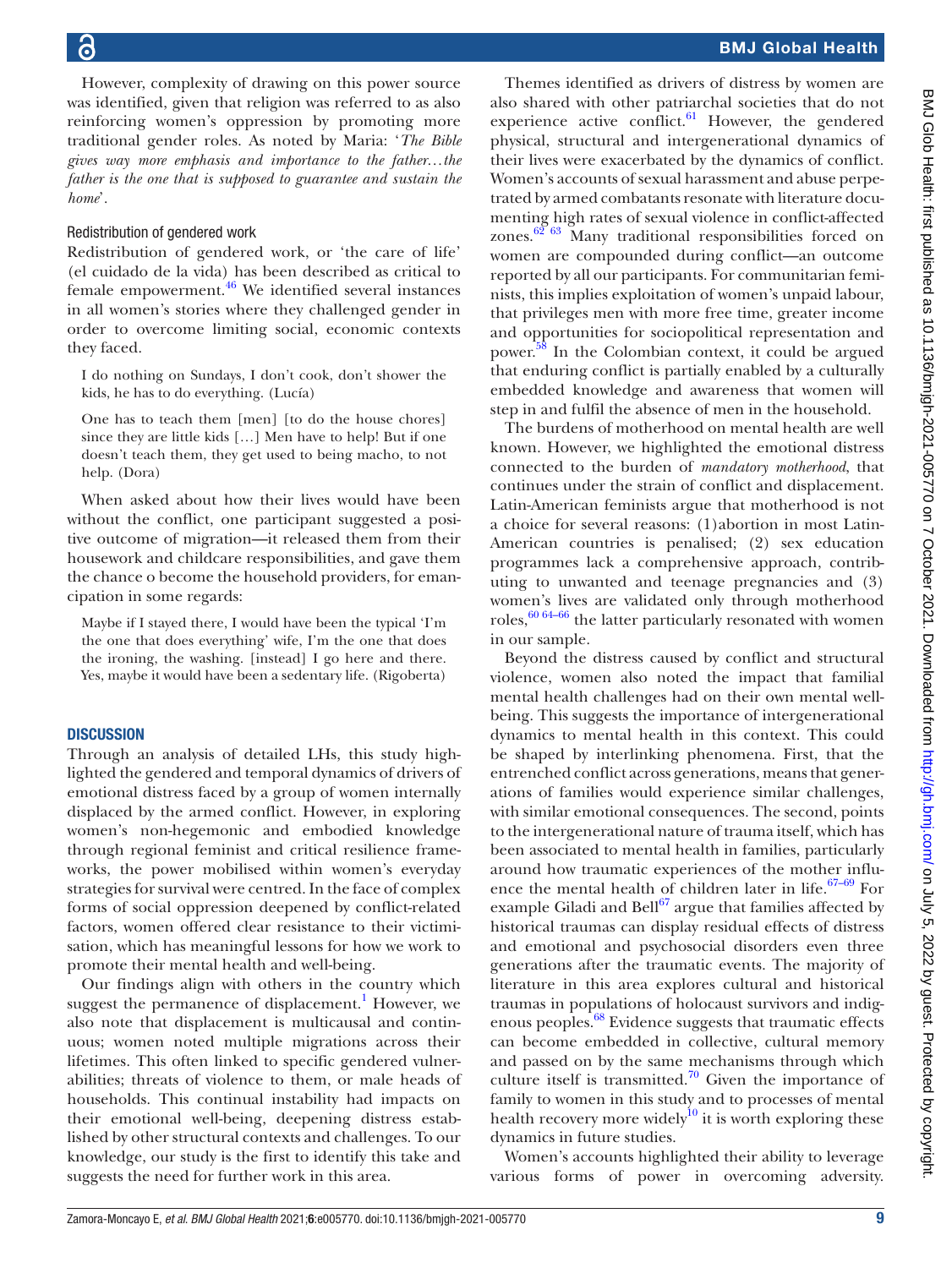Critically, women did not identify or describe themselves as 'powerful'. Our analysis sought to counter this epistemic self-silencing, through explicitly mapping their actions onto a framework and paradigm sensitive to women's power at work. In doing so, we illuminated the complexity of power and oppression in their lives and disrupt the dominant narrative that focuses on deficits and victimhood of women in conflict. For example, while armed conflict reinforced an oppressive patriarchy, it simultaneously created opportunities for women to progress in some areas of their economic and social lives. Examples included opportunities for participation in the market economy and strengthening informal networks which resulted from the exercise of their material and social power. This aligns with researchers in the wider field of conflict studies, who note that these gains are only possible given the fluctuation of gender roles that  $\alpha$  occur in the time of conflict.<sup>[71](#page-12-7)</sup>

Furthermore, while all women noted the importance of formal education in their lives as key to their change, they did not identify their own cultural or embodied knowledges as meaningful to, or contributing to their processes of change and action. This form of critical consciousness about one's capacity to wield individual power is crucial to change, but its importance is often under acknowledged. Black feminist and other subaltern scholarship, such as Audre Lorde, note that women's selves are often hidden

from them through a lack of opportunity to encounter indigenous knowledges.<sup>72</sup> For example, recent work with marginalised women exposed to everyday violence(s) in South Africa highlighted the ability of narrative interventions which re-story women's lives through reflecting on their strengths, within cultural framings of wellness (Ubuntu principles) significantly reduced symptoms of depression.[73](#page-12-9) Pathways to developing a more critical awareness of women's bodied and cultural power within the spaces of interventions are worth exploring within future studies.

There are natural limits to resilience in the face of the entrenched systemic social challenges women face. This has important implications for the nature of women's mental health interventions, as traditional approaches tend to overlook the relationship between personal distress and social oppression. In our previous work with IDP communities, we proposed specific pathways to enable mental health promotion and recovery in Colombia (see Burgess and Fonseca<sup>10</sup>). In [Table](#page-9-0) 1, we revisit these recommendations with specific suggestions for women affected by conflict, anchored to a competency approach that builds on women's existing strengths and efforts to tackle problematic social contexts in their lives, as the thrust of treatment and support aims.

Our work highlights the interplay of two main contexts of violence within Colombia that impacts on women's

<span id="page-9-0"></span>

| Proposed social interventions to address contexts of women's mental distress in conflict and promote mental health<br>Table 1<br>competencies |                                                                                                                                                                                                                                                                                                  |                                                                                                                                                                                                                                                |
|-----------------------------------------------------------------------------------------------------------------------------------------------|--------------------------------------------------------------------------------------------------------------------------------------------------------------------------------------------------------------------------------------------------------------------------------------------------|------------------------------------------------------------------------------------------------------------------------------------------------------------------------------------------------------------------------------------------------|
| <b>Community mental</b><br>health competencies<br>(Burgess 2012 <sup>78</sup> ;<br>Burgess et al 2017 <sup>23</sup> )                         | <b>Local definition and contexts tackled</b>                                                                                                                                                                                                                                                     | Sample social interventions and strategies to<br>develop competency                                                                                                                                                                            |
| Knowledge                                                                                                                                     | Knowledge about mental health-related services,<br>when they should be accessed (including support<br>with substance use)<br>Promoting knowledge about indigenous practices<br>and systems of healing; and organisations that<br>work with survivors of IPV<br>(Cultural and Political contexts) | Group-based narrative therapy, combined with social<br>interventions/support <sup>72</sup>                                                                                                                                                     |
| Safe spaces and<br>dialogue                                                                                                                   | Spaces to promote the development of critical<br>consciousness to explore how structural issues,<br>particularly the patriarchy, link to mental health<br>experiences<br>Work to challenge wider public discourses that<br>enable gender-based violence<br>(Cultural and political contexts)     | Community conversations Emphasis on<br>intergenerational approach (conversations between<br>women and their female lineage)<br>Community radio and other media projects (film,<br>storytelling, performance art, photography) <sup>79-81</sup> |
| <b>Solidarity and</b><br>identification of local<br>strengths                                                                                 | Spaces to identify and build on local strengths and Group-based approaches such as women's circles<br>existing capacities in order to establish long-term<br>local efforts to deal with structural violence (Cultural<br>Economic and political contexts)                                        | which are augmented with microfinance or livelihood<br>projects <sup>82</sup>                                                                                                                                                                  |
| <b>Partnerships with</b><br>external agencies                                                                                                 | Opportunities to establish links to public and<br>private sector agents to support efforts to ensure<br>stable economic and social development<br>(Economic, and political contexts)                                                                                                             | Training for victim support advisor to support<br>establishing networks between social and economic<br>organisations and communities<br>Appropriate funding mechanisms for women's<br>development programming                                  |
| IPV, intimate partner violence.                                                                                                               |                                                                                                                                                                                                                                                                                                  |                                                                                                                                                                                                                                                |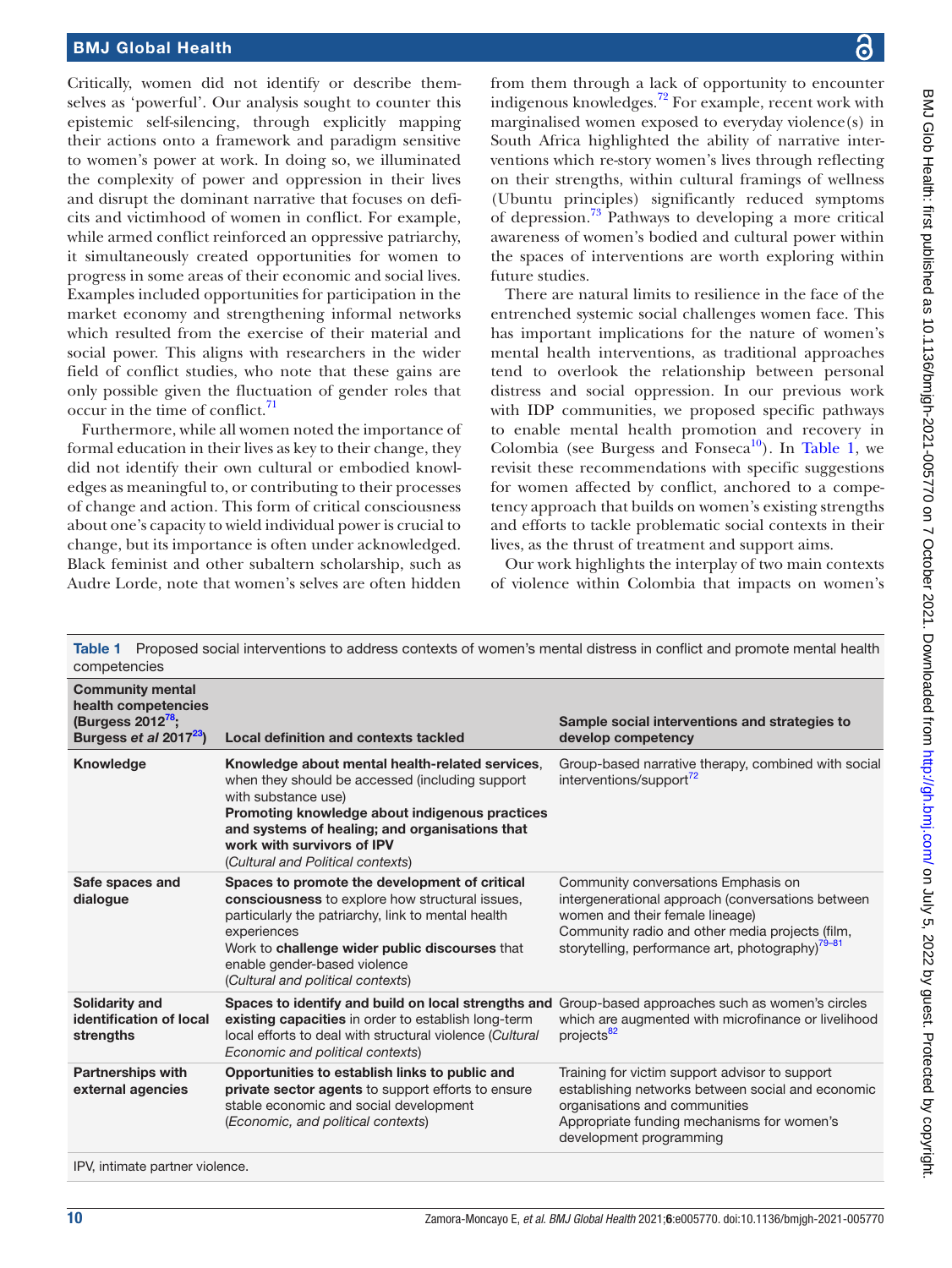well-being and resilience: cultural and political. Our recommendations work at those contextual levels, identifying methodologies—often social interventions—that would promote mental health competencies among women who work at levels of treatment and social change. For example, beyond the narrative therapy approaches suggested previously, given women's connections to other women within families and communities, we suggest a community conversations approach to deepen solidarity and strengths and lay the foundations for social action on contexts of distress. For example, when used in a study related to improving maternal and child health in Zambia, women's conversation groups developed activities linked to community sensitisation and building new infrastructure (toilets, health posts) to reduce poor health outcomes. $^{74}$  $^{74}$  $^{74}$  The approach has also been used within mental health-related work among historically marginalised groups, such as Black African and Black Caribbean communities in the UK.<sup>[75](#page-12-14)</sup>

The primary limitation to our study is its small sample size. However, this was overcome in two ways. First, through ensuring our sample and analysis was geared towards generating sufficient informational power<sup>40</sup> to support our claims. The focused sample (all available women from our wider sample participated) and repeated interview sessions with each woman (two or more) meant that we have confidence that our themes are appropriately powered within this analysis. Second qualitative research has interests in generalisation that differ to quantitative research, namely through its ability to communicate alternative voices and truths, and overcome silencing within existing bodies of literature.<sup>76</sup> As such, our work seeks to generalise as a form of problematisation, to make visible the knowledge of women's survival through conflict, and its celebration of power and agency at work— confronting the cognitive empire of Eurocentric scholarship in this area, that often focuses on challenges people face, rather than the solutions already at work in their lives.<sup>77</sup> Future studies should continue to explore these themes.

#### **CONCLUSION**

Our work suggests that women are active leaders of their own lives, but also impacted by intersecting violence(s) and restrictive political economies that have gendered pathways to impact. Public mental health and government support programmes should be strength-based and build on women's existing coping strategies, to ensure that programmes work alongside women's own projects and hopes of survival. Interventions to improve mental health should particularly emphasise opportunities to promote redistribution of domestic work and childcare burden within families, as well promoting opportunities for the income generation alongside therapies. For women in situations of conflict mental health interventions which balance structural and relational supports should be mandatory, to overcome the false dichotomy between psychological and structural determinants of poor mental health.

#### Author affiliations

1 Escuela de Psicología, Universidad de Las Americas Facultad de Ciencias de la Salud, Quito, Pichincha, Ecuador

<sup>2</sup>Institute for Global Health, UCL, London, UK

3 Department of Social Work, University of Johannesburg, Auckland Park, South Africa

4 Facultad de Psicología, Universidad de La Sabana, Chia, Colombia

5 Department of Psychological and Behavioural Sciences, The London School of Economics and Political Science, London, UK

<sup>6</sup> Centre for Global Mental Health, London School of Hygiene & Tropical Medicine, London, UK

Twitter Rochelle A. Burgess [@thewrittenro](https://twitter.com/thewrittenro)

Acknowledgements We would like to acknowledge the women who shared their stories of survival during the conflict. We remain inspired by their accounts and hope this work does justice to their truths and helps to expand our understandings of what is needed to make services better in Colombia. We are also grateful to MSc students who contributed to data collection, particularly Paula Moreno and Maria Alejandra Fino.

Contributors Author contributions, reported as credit roles. EZ-M was resonsible for data curation, formal analysis, validation, visualisation, and had roles in writing original draft and review and editing. RB was responsible for conceptualisation, data curation, formal analysis, funding acquisition, methodology, project administration, supervision, validation, visualisation and writing original draft and review and editing. LF was involved in conceptualisation, data curation, formal analysis, funding acquisition, investigation, methodology, project administration, validation, visualisation, and had roles in writing review and editing. MG-G performed investigation, project administration and writing review and editing. RK was responsible for supervision, validation and writing review and editing.

Funding This work was funded by the Universidad de La Sabana under [grant number PSI-65-2017]. EZ held a Senescyt Scholarship to fund studies, as the analysis linked to this paper was carried out in partial fulfilment of her MSc degree in Global Mental Health at LSHTM and KCL. Dr. Burgess work in Colombia is supported by an UKRI/ESRC award ES/V013211/1

Competing interests None declared.

Patient consent for publication Not required.

Ethics approval Ethical approvals were obtained at three sites: local ethics approval by Universidad de La Sabana (Project PSI-65-2017 Ethics ID 102), UK institution approval by London Metropolitan University ID: 4 053 216 and specific approvals for this analysis from London School of Hygene and Tropical Medicine (reference number: 17485). Informed written and verbal consent was given by all participants and recorded at the start of the first interview session. Access to psychological support for participants through the Centre for Psychology Services at Universidad de La Sabana was available throughout the study.

Provenance and peer review Not commissioned; externally peer reviewed.

Data availability statement All data relevant to the study are included in the article or uploaded as supplementary information. Given the sensitive nature of the topics explored, this data is not available for public reuse, and all data relevant to this study are presented in a safe way with this article. For any questions relating to the data, please contact the corresponding author.

Supplemental material This content has been supplied by the author(s). It has not been vetted by BMJ Publishing Group Limited (BMJ) and may not have been peer-reviewed. Any opinions or recommendations discussed are solely those of the author(s) and are not endorsed by BMJ. BMJ disclaims all liability and responsibility arising from any reliance placed on the content. Where the content includes any translated material, BMJ does not warrant the accuracy and reliability of the translations (including but not limited to local regulations, clinical guidelines, terminology, drug names and drug dosages), and is not responsible for any error and/or omissions arising from translation and adaptation or otherwise.

Open access This is an open access article distributed in accordance with the Creative Commons Attribution 4.0 Unported (CC BY 4.0) license, which permits others to copy, redistribute, remix, transform and build upon this work for any purpose, provided the original work is properly cited, a link to the licence is given, and indication of whether changes were made. See: [https://creativecommons.org/](https://creativecommons.org/licenses/by/4.0/) [licenses/by/4.0/](https://creativecommons.org/licenses/by/4.0/).

#### ORCID iD

Rochelle A. Burgess<http://orcid.org/0000-0001-9749-7065>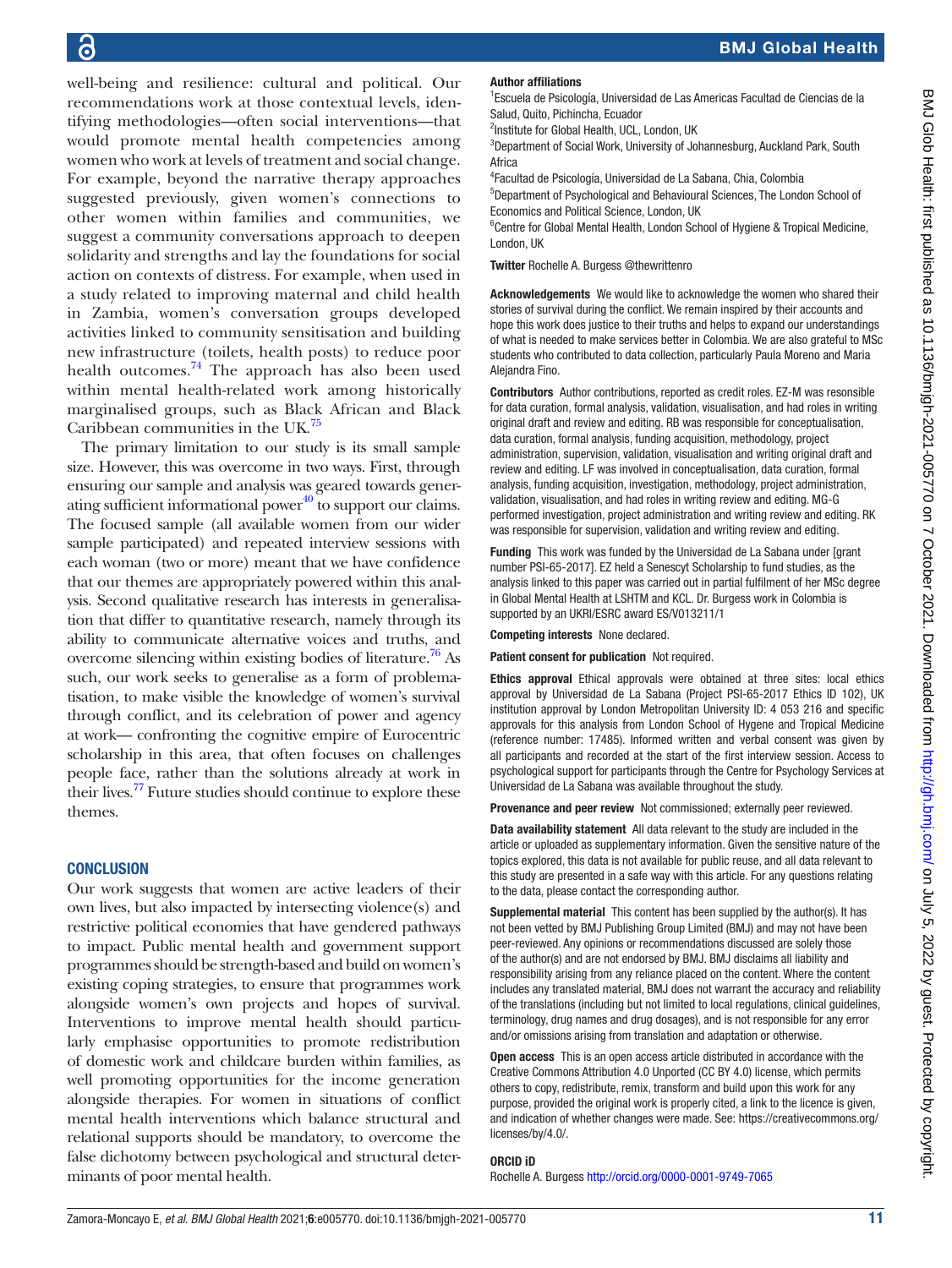#### **REFERENCES**

- <span id="page-11-0"></span>1 Shultz JM, Ceballos Ángela Milena Gómez, Espinel Z, *et al*. Internal displacement in Colombia: fifteen distinguishing features. *[Disaster](http://dx.doi.org/10.4161/dish.27885)  [Health](http://dx.doi.org/10.4161/dish.27885)* 2014;2:13–24.
- 2 Suarez A. *Colombia: guerra en El fin de siglo*. Tercer Mundo and Andes University Press, 1998.
- <span id="page-11-1"></span>3 Centro Nacional de Memoría Histórica. Sujetos victimizados Y daños causados. *Balance de la contrinbución del CNMH al esclarecimiento histórico. Bogotá* 2018.
- <span id="page-11-2"></span>4 Willers S. Migración Y violencia: las experiencias de mujeres migrantes centroamericanas en tránsito POR México. *Sociológica* 2016;31:163–95.
- <span id="page-11-3"></span>5 Shultz JM, Garfin DR, Espinel Z, *et al*. Internally displaced "victims of armed conflict" in colombia: the trajectory and trauma signature of forced migration. *[Curr Psychiatry Rep](http://dx.doi.org/10.1007/s11920-014-0475-7)* 2014;16.
- <span id="page-11-4"></span>6 Mogollón Pérez AS, Vázquez Navarrete ML, García Gil MdelM. [Health-related needs of the displaced population due to armed conflict in Bogotá]. *Rev Esp Salud Publica* 2003;77:253–62.
- <span id="page-11-5"></span>7 Mogollón-Pérez AS, Vázquez ML. Factores que inciden en El acceso de la población desplazada a LAS instituciones prestadoras de servicios de salud en Colombia. *[Cad Saude Publica](http://dx.doi.org/10.1590/S0102-311X2008000400004)* 2008;24:745–54.
- 8 Mogollón Pérez AS, Vázquez Navarrete ML. Opinión de las mujeres desplazadas sobre La Repercussion en SU salud del desplazamiento forzado. *[Gaceta Sanitaria](http://dx.doi.org/10.1157/13091139)* 2006;20:260–5.
- <span id="page-11-6"></span>9 Campo-Arias A, Oviedo HC, Herazo E. Prevalencia de síntomas, posibles casos Y Trastornos mentales en víctimas del conflicto armado interno en situación de desplazamiento en Colombia: Una revisión sistemática. *[Revista Colombiana de Psiquiatría](http://dx.doi.org/10.1016/j.rcp.2014.07.003)* 2014;43:177–85.
- <span id="page-11-19"></span>10 Burgess RA, Fonseca L. Re-thinking recovery in post-conflict settings: supporting the mental well-being of communities in Colombia. *[Glob Public Health](http://dx.doi.org/10.1080/17441692.2019.1663547)* 2020;15:200–19.
- <span id="page-11-7"></span>11 Goméz-Restrepo C, Escudero C, Matallana D. Encuesta Nacional de Salud mental 2015. Ministerio de Salud-Colombia, 2015. Available: [https://www.javerianacali.edu.co/sites/ujc/files/node/](https://www.javerianacali.edu.co/sites/ujc/files/node/field-documents/field_document_file/saludmental_final_tomoi_color.pdf) [field-documents/field\\_document\\_file/saludmental\\_final\\_tomoi\\_color.](https://www.javerianacali.edu.co/sites/ujc/files/node/field-documents/field_document_file/saludmental_final_tomoi_color.pdf) [pdf](https://www.javerianacali.edu.co/sites/ujc/files/node/field-documents/field_document_file/saludmental_final_tomoi_color.pdf)
- <span id="page-11-8"></span>12 Gardam JG, Jarvis MJ. Women, armed conflict and international law 2006.
- 13 Salcedo DM. Género, derechos de las víctimas y justicia transicional : Retos en Colombia Gender, rights of victims and transitional justice : Challenges in Colombia. *Paz y conflictos* 2013:124–51.
- <span id="page-11-9"></span>14 United Nations. *Declaration on the elimination of violence against women*. United Nations Department of Public Information, 1997.
- 15 WHO. *Global and regional estimates of violence against women: prevalence and health effects of intimate partner violence and nonpartner sexual violence*. Geneva, 2013.
- <span id="page-11-10"></span>16 Marsh M, Purdin S, Navani S. Addressing sexual violence in humanitarian emergencies. *[Glob Public Health](http://dx.doi.org/10.1080/17441690600652787)* 2006;1:133–46.
- 17 Usta J, Farver JAM, Zein L. Women, war, and violence: surviving the experience. *[J Womens Health](http://dx.doi.org/10.1089/jwh.2007.0602)* 2008;17:793–804.
- <span id="page-11-11"></span>18 Hewitt Ramírez N, Juárez F, Parada Baños AJ, *et al*. Afectaciones psicológicas, estrategias de afrontamiento Y niveles de resiliencia de adultos expuestos al conflicto armado en Colombia. *[Rev. colomb.](http://dx.doi.org/10.15446/rcp.v25n1.49966)  [psicol.](http://dx.doi.org/10.15446/rcp.v25n1.49966)* 2016;25:125–40.
- <span id="page-11-12"></span>19 Albarracín Cerquera Luz Ángela, Contreras Torres KA, Albarracín L, Contreras K. La fuerza de las mujeres: un estudio de las estrategias de resiliencia Y La transformación en La ocupación humana de mujeres víctimas del conflicto armado en Colombia. *[Rev. Ocup.](http://dx.doi.org/10.25214/25907816.154)  [hum.](http://dx.doi.org/10.25214/25907816.154)* 2017;17:25–38.
- 20 Moreno López NM, ÁP FC, González Robles AC. Una mirada desde La resiliencia en adolescentes en contextos de conflicto armado 2019:57–72.
- <span id="page-11-13"></span>21 Siriwardhana C, Ali SS, Roberts B. A systematic review of resilience and mental health outcomes of conflict 2014.
- <span id="page-11-14"></span>22 Fleming J, Ledogar RJ, Resilience LRJ. Resilience, an evolving concept: a review of literature relevant to Aboriginal research. *Pimatisiwin* 2008;6:7–23.
- <span id="page-11-15"></span>23 Burgess R, Mathias K. Community mental health competencies: a new vision for global mental health. In: *The Palgrave Handbook of sociocultural perspectives on global mental health*. Springer, 2017: 211–35.
- <span id="page-11-16"></span>24 Burgess RA, Jain S, Petersen I, *et al*. Social interventions: a new era for global mental health? *[Lancet Psychiatry](http://dx.doi.org/10.1016/S2215-0366(19)30397-9)* 2020;7:118–9.
- <span id="page-11-17"></span>25 Nelson G, Prilleltensky I. *Community psychology: in pursuit of liberation and well-being*. Macmillan International Higher Education, 2010.
- <span id="page-11-18"></span>26 Loewenson R, Laurell AC, Hogstedt C. *Participatory action research in health systems: a methods reader*. TARSC, AHPSR, WHO, IDRC Canada, Equinet, 2014.
- <span id="page-11-20"></span>27 Martín-Baró I. Hacia Una psicología de la liberación. *Rev Electrónica Interv Psicosoc y Psicol Comunitaria* 2006;1:7–14.
- <span id="page-11-37"></span>28 Martín-Baró I. Guerra Y salud mental. *Papeles del psicólogo* 1993;2. 29 De Sousa Santos B. *Una epistemología del sur: la reinvención del*
- *conocimiento y la emancipación social*. Mexico: CLACSO, 2009. 30 Burgess RA, Policy BRA. Policy, power, stigma and silence: exploring the complexities of a primary mental health care model in
- <span id="page-11-21"></span>a rural South African setting. *[Transcult Psychiatry](http://dx.doi.org/10.1177/1363461516679056)* 2016;53:719–42. 31 Bertaux D. *From the life-history approach to the transformation of sociological practice*, 1981.
- 32 Olive JL. Reflecting on the tensions between emic and etic perspectives in life history research: lessons learned. *Forum Qual Sozialforsch* 2014;15.
- <span id="page-11-22"></span>33 Davies J, Singh C, Tebboth M. *Conducting life history interviws: a how to guide*, 2018.
- 34 Murray C. Livelihoods research: transcending boundaries of time and space. *[J South Afr Stud](http://dx.doi.org/10.1080/0305707022000006486)* 2002;28:489–509.
- 35 Bird K, Shinyekwa I. Multiple shocks and downward mobility: learning from life histories of rural Ugandans. *[SSRN Electronic](http://dx.doi.org/10.2139/ssrn.1754417)  [Journal](http://dx.doi.org/10.2139/ssrn.1754417)* 2003;20.
- <span id="page-11-23"></span>36 Chimhowu A, Hulme D. Livelihood dynamics in planned and spontaneous resettlement in Zimbabwe: converging and vulnerable. *[World Dev](http://dx.doi.org/10.1016/j.worlddev.2005.08.011)* 2006;34:728–50.
- <span id="page-11-24"></span>37 Bornat J, Walmsley J. Biography as empowering practice: lessons from research. *Biogr methods Prof Pract An Int Perspect* 2004:221–36.
- <span id="page-11-25"></span>38 Sabana U de la. Sábana Centro Cómo Vamos, 2016. Available: [https://www.unisabana.edu.co/fileadmin/Archivos\\_de\\_usuario/](https://www.unisabana.edu.co/fileadmin/Archivos_de_usuario/Documentos/Documentos_Empresa_y_Sociedad/La_Sabana_como_vamos/Informe-de-Calidad-de-Vida-Sabana-Centro-Como-Vamos-2016.pdf) [Documentos/Documentos\\_Empresa\\_y\\_Sociedad/La\\_Sabana\\_](https://www.unisabana.edu.co/fileadmin/Archivos_de_usuario/Documentos/Documentos_Empresa_y_Sociedad/La_Sabana_como_vamos/Informe-de-Calidad-de-Vida-Sabana-Centro-Como-Vamos-2016.pdf) [como\\_vamos/Informe-de-Calidad-de-Vida-Sabana-Centro-Como-](https://www.unisabana.edu.co/fileadmin/Archivos_de_usuario/Documentos/Documentos_Empresa_y_Sociedad/La_Sabana_como_vamos/Informe-de-Calidad-de-Vida-Sabana-Centro-Como-Vamos-2016.pdf)[Vamos-2016.pdf](https://www.unisabana.edu.co/fileadmin/Archivos_de_usuario/Documentos/Documentos_Empresa_y_Sociedad/La_Sabana_como_vamos/Informe-de-Calidad-de-Vida-Sabana-Centro-Como-Vamos-2016.pdf)
- 39 Ciudad Mdela. *Sistema de documentación E información municipal*, 2008.
- <span id="page-11-26"></span>40 Malterud K, Siersma VD, Guassora AD. Sample size in qualitative interview studies: guided by information power. *[Qual Health Res](http://dx.doi.org/10.1177/1049732315617444)* 2016;26:1753–60.
- <span id="page-11-27"></span>41 Adriansen HK. Timeline interviews: a tool for conducting life history research Hanne Kirstine Adriansen. *Qual Stud* 2012;3:40–55.
- <span id="page-11-28"></span>42 Kirkman M. What's the plot? Applying narrative theory to research in psychology. *[Aust Psychol](http://dx.doi.org/10.1080/00050060210001706646)* 2002;37:30–8.
- <span id="page-11-29"></span>43 Tsoukas H. Don't Simplify, Complexify: From Disjunctive to Conjunctive Theorizing in Organization and Management Studies. *[Jour. of Manage. Stud.](http://dx.doi.org/10.1111/joms.12219)* 2017;54:132–53.
- <span id="page-11-30"></span>44 Greenhalgh T, Papoutsi C. *Studying complexity in health services research: desperately seeking an overdue paradigm shift*, 2018.
- <span id="page-11-31"></span>45 Moore Torres C, Moore Torres C. Feminismos del sur, abriendo horizontes de descolonización. Los feminismos indígenas Y Los feminismos comunitarios. *[Estud Pol](http://dx.doi.org/10.17533/udea.espo.n53a11)* 2018:237–59.
- <span id="page-11-32"></span>46 Rubio AGR, Bordi IV, Ortíz HT, Rincón Rubio AG, Thomé Ortíz H, *et al*. Empoderamiento Y feminismo comunitario en La Conservación del maíz en México. *[Rev. Estud. Fem.](http://dx.doi.org/10.1590/1806-9584.2017v25n3p1073)* 2017;25:1073–92.
- <span id="page-11-33"></span>47 Hilhorst D. Classical humanitarianism and resilience humanitarianism: making sense of two brands of humanitarian action. *[Int J Humanitarian Action](http://dx.doi.org/10.1186/s41018-018-0043-6)* 2018;3:1–12.
- <span id="page-11-34"></span>48 Hajir B, Clarke-Habibi S, Kurian N. The 'South' Speaks Back: Exposing the Ethical Stakes of Dismissing Resilience in Conflict-Affected Contexts. *[Journal of Intervention and Statebuilding](http://dx.doi.org/10.1080/17502977.2020.1860608)* 2021:1–17.
- <span id="page-11-35"></span>49 Siriwardhana C, Stewart R. Forced migration and mental health: prolonged internal displacement, return migration and resilience. *[Int](http://dx.doi.org/10.1093/inthealth/ihs014)  [Health](http://dx.doi.org/10.1093/inthealth/ihs014)* 2013;5:19–23.
- <span id="page-11-36"></span>50 Skovdal M, Daniel M. Resilience through participation and copingenabling social environments: the case of HIV-affected children in sub-Saharan Africa. *[Afr J AIDS Res](http://dx.doi.org/10.2989/16085906.2012.734975)* 2012;11:153–64.
- 51 Rockenbauch T, Sakdapolrak P. Social networks and the resilience of rural communities in the global South: a critical review and conceptual reflections. *[E&S](http://dx.doi.org/10.5751/ES-09009-220110)* 2017;22.
- 52 Atallah DG. Toward a decolonial turn in resilience thinking in disasters: example of the Mapuche from southern Chile on the frontlines and faultlines. *[International Journal of Disaster Risk](http://dx.doi.org/10.1016/j.ijdrr.2016.08.027)  [Reduction](http://dx.doi.org/10.1016/j.ijdrr.2016.08.027)* 2016;19:92–100.
- <span id="page-11-38"></span>53 Joffe H, Yardley L. Content and thematic analysis. *Res methods Clin Heal Psychol* 2004;56.
- <span id="page-11-39"></span>54 Attride-Stirling J. Thematic networks an analytic tool for qualitative research. *Qual Res* 2001.
- <span id="page-11-40"></span>55 Unidad de Víctimas Gobierno de Colombia. Reparación integral individual. Available: [https://www.unidadvictimas.gov.co/es/](https://www.unidadvictimas.gov.co/es/reparacion-integral-individual/286) [reparacion-integral-individual/286](https://www.unidadvictimas.gov.co/es/reparacion-integral-individual/286) [Accessed 24 Aug 2019].
- 56 Sánchez G. ¡basta Ya! Colombia: Memorias de guerra Y dignidad Informe General Grupo de. *Memoria Histórica* 2013.
- <span id="page-11-41"></span>57 Fanon F. *Black skin, white masks*. Grove press, 2008.